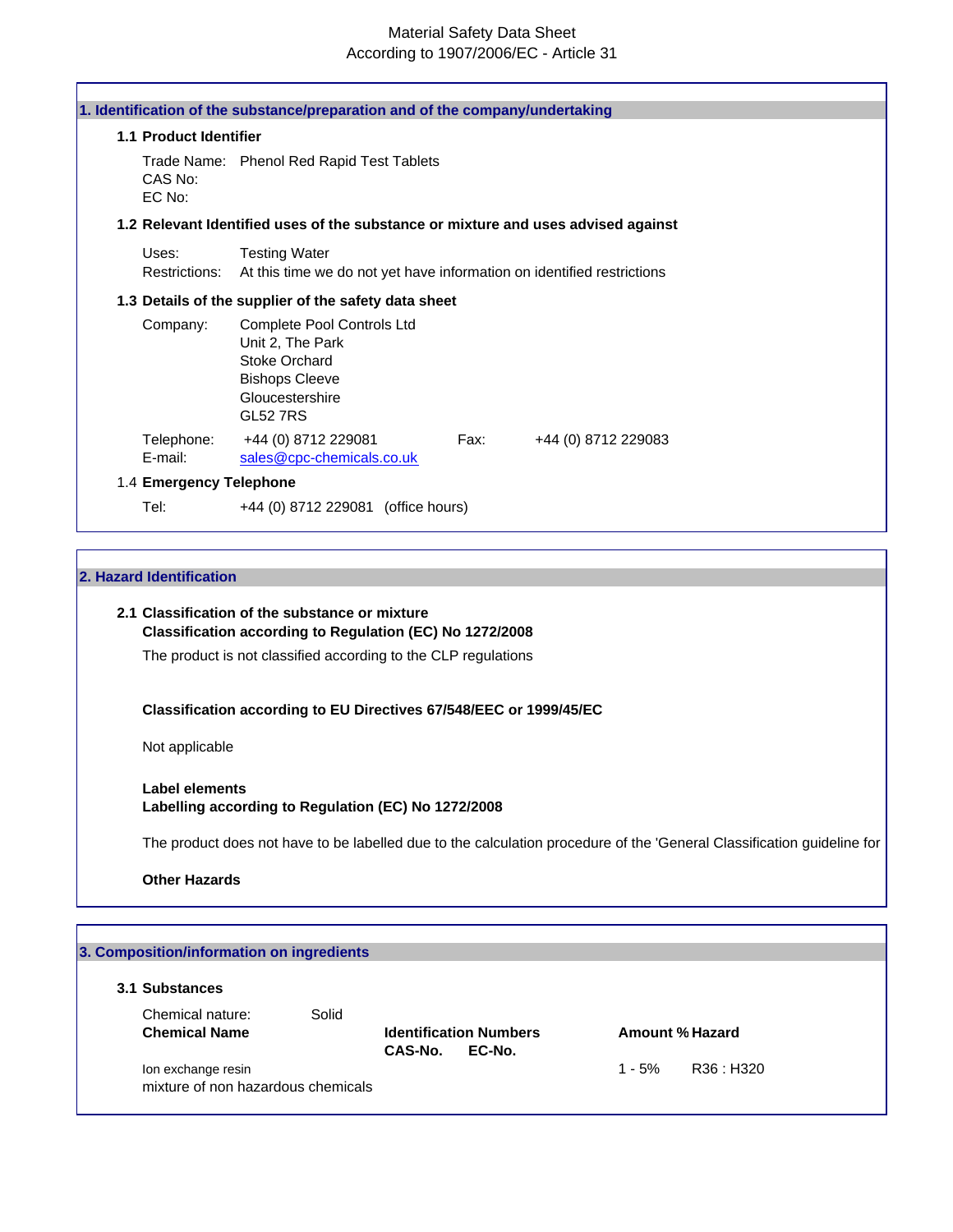Г

**Trade Name: Phenol Red Rapid Test Tablet**

|                                                                     |            | 4. First Aid measures             |                                                                                                                                                                      |  |
|---------------------------------------------------------------------|------------|-----------------------------------|----------------------------------------------------------------------------------------------------------------------------------------------------------------------|--|
|                                                                     | <b>4.1</b> | Description of first aid measures |                                                                                                                                                                      |  |
|                                                                     |            | If inhaled:                       | Unlikely route of exposure as the product does not contain volatile substances.                                                                                      |  |
|                                                                     |            | If Ingested:                      | Immediately rinse mouth and drink plenty of water (200-300 ml). Get medical attention<br>immediately                                                                 |  |
|                                                                     |            | In case of skin contact:          | Wash skin thoroughly with soap and water. Get medical attention if symptoms occur after<br>washing                                                                   |  |
|                                                                     |            | In case of eye contact:           | Rinse immediately with plenty of water, also under the eyelids, for at least 15<br>Remove contact lenses. Get medical attention if irritation continues.<br>minutes. |  |
| I4.2<br>Most important symptoms and effects, both acute and delayed |            |                                   |                                                                                                                                                                      |  |
|                                                                     |            | Symptoms:<br>Effects:             | No further information available.<br>No further information available.                                                                                               |  |
|                                                                     | l4.3       |                                   | Indication of immediate medical attention and special treatment needed                                                                                               |  |
|                                                                     |            | Treatment                         | Treat Symptomatically.                                                                                                                                               |  |

# **5. Fire fighting measures**

# **5.1 Extinguishing media:**

| Suitable extinguishing media:                                    | Use extinguishing measures that are appropriate to the surrounding<br>environment. |
|------------------------------------------------------------------|------------------------------------------------------------------------------------|
| Unsuitable extinguishing media:                                  | No information available.                                                          |
| 5.2 Special hazards arising from the substance or mixture        |                                                                                    |
| Specific Hazards during fire fighting: No information available. |                                                                                    |
| 5.3 Advice for fire-fighters                                     |                                                                                    |
| Special protective equipment                                     | No information available.                                                          |
| Further Information:                                             | No information available.                                                          |

# **6. Accidental release Measures**

# **6.1 Personal precautions, protective equipment and emergency procedures**

| Personal Precautions:                                     | Use personal protective equipment. Provide adequate ventilation.<br>Avoid contact with skin and eyes.<br>For personal protection see section 8. |
|-----------------------------------------------------------|-------------------------------------------------------------------------------------------------------------------------------------------------|
| <b>6.2 Environmental precautions</b>                      |                                                                                                                                                 |
| Environmental precautions:                                | Not relevant considering the small amounts used.                                                                                                |
| 6.3 Methods and materials for containment and cleaning up |                                                                                                                                                 |
| Methods and materials for<br>containment and cleaning up  | Avoid generation and spreading of dust. Collect in containers and seal<br>securely. Flush the area with water.                                  |
| 6.4 Reference to other sections                           |                                                                                                                                                 |

For personal protection see section 8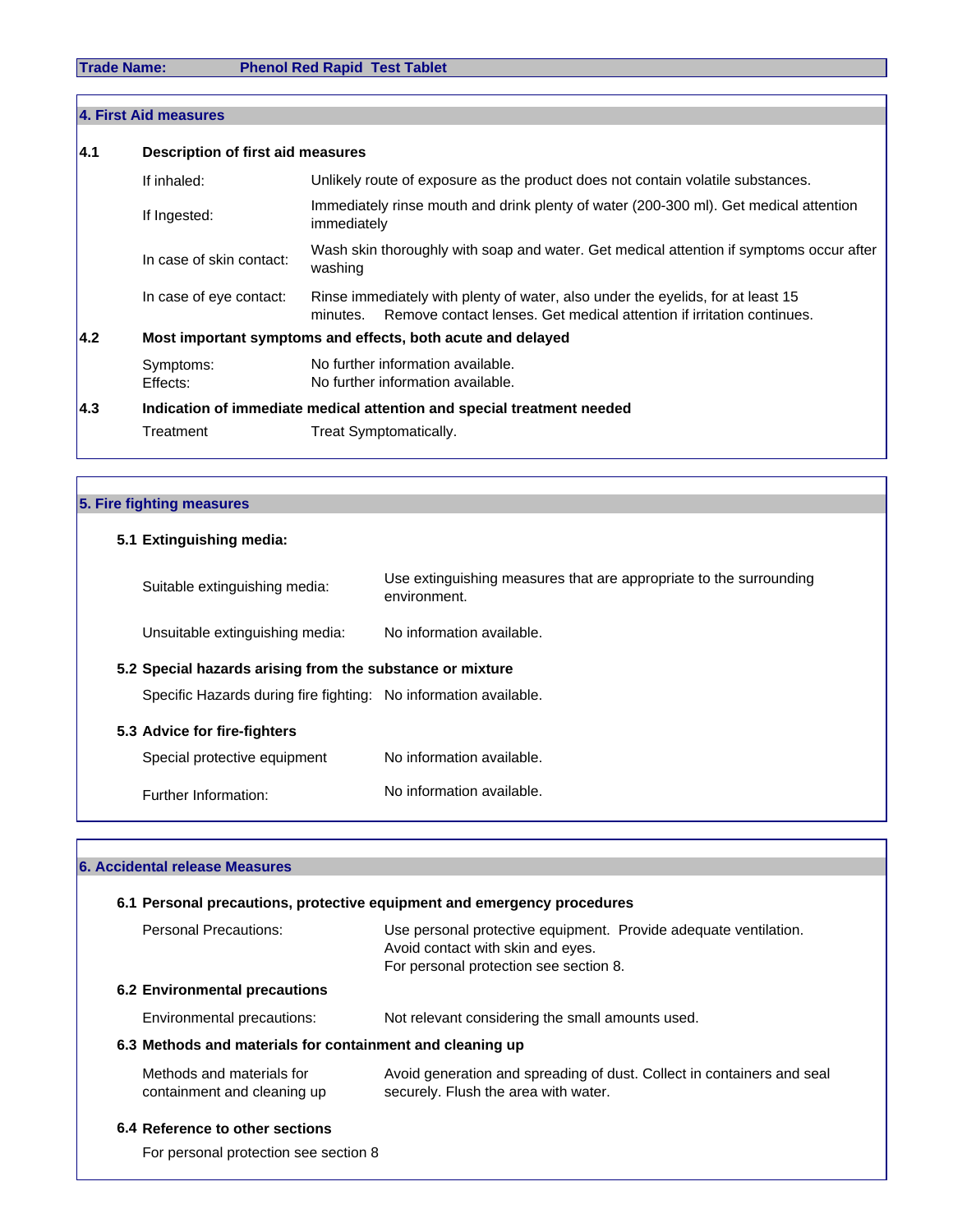**Trade Name: Phenol Red Rapid Test Tablet**

| 7. Handling and storage                                             |                                                                                                                                                                                            |
|---------------------------------------------------------------------|--------------------------------------------------------------------------------------------------------------------------------------------------------------------------------------------|
| 7.1 Precautions for safe handling                                   |                                                                                                                                                                                            |
| Advice on safe handling:                                            | Use personal protective equipment. Avoid handling which leads to dust<br>formation.                                                                                                        |
| Hygiene measures:                                                   | Keep away from food, drink and animal feeding stuffs. Smoking, eating<br>and drinking should be prohibited in the application area. Wash hands<br>before breaks and at the end of workday. |
| 7.2 Conditions for safe storage, including any incompatibilities.   |                                                                                                                                                                                            |
| Requirements for storage areas and<br>containers:                   | Keep in original containers. Store in a cool and well ventilated place.                                                                                                                    |
| Advice on protection against fire and The product is not flammable. |                                                                                                                                                                                            |
| Further information on storage<br>conditions:                       | No further data available                                                                                                                                                                  |
| Advice on common storage:                                           | Keep away from food, drink and animal feeding stuffs.                                                                                                                                      |
| 7.3 Specific end uses                                               |                                                                                                                                                                                            |
|                                                                     |                                                                                                                                                                                            |

| 8. Exposure control/personal protection              |         |                                                                                                                            |
|------------------------------------------------------|---------|----------------------------------------------------------------------------------------------------------------------------|
| 8.1 Control parameters<br><b>Regulatory Basis:</b>   |         | EU. Indicative Exposure and Directives relating to the protection of                                                       |
|                                                      |         | risks related to work exposure to chemical, physical, and biological agents.                                               |
| Not regulated                                        |         |                                                                                                                            |
| 8.2 Exposure controls<br><b>Engineering measures</b> |         | Refer to protective measures listed in sections 7 and 8.                                                                   |
| Personal protective equipment                        |         |                                                                                                                            |
| Respiratory protection                               | Advice: | No specific recommendation made, but protection against nusiance dust must<br>be used when levels above $10 \text{mg/m}^3$ |
| Hand protection                                      | Advice: | Use suitable protective gloves if risk of skin contact.                                                                    |
| Glove thickness:                                     |         | No recommendation                                                                                                          |
| Material:<br>Gloves:                                 |         | No recommendation<br>No recommendation                                                                                     |
| Eye protection                                       |         | Advice: Tightly fitting safety goggles.                                                                                    |
| Skin and body protection                             |         | Advice: Protective clothing.                                                                                               |
| <b>Environmental exposure controls</b>               |         |                                                                                                                            |
| General advice:                                      |         | Good personal hygiene practises always advisable when working with chemicals.                                              |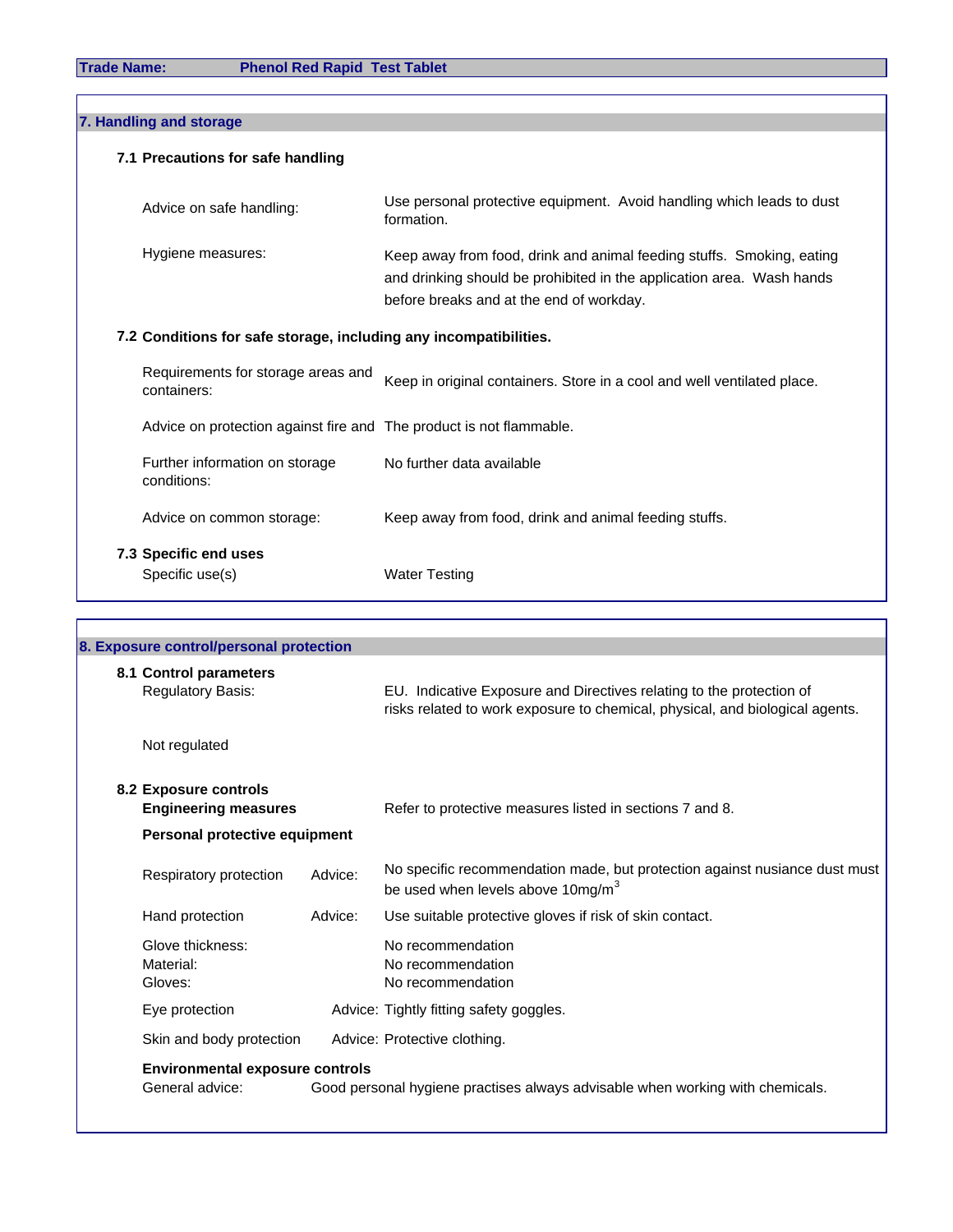# **9. Physical and chemical properties**

# **9.1 Information on basic physical and chemical properties**

| Form:<br>Colour:<br>Odour:<br>Odour Threshold:                                                                                                                                                                    | Solid<br><b>Red Brown</b><br>odourless<br>Currently we do not have any information from our supplier about this.                                                                                                                                                                                                                                                                                                                                                                                              |
|-------------------------------------------------------------------------------------------------------------------------------------------------------------------------------------------------------------------|---------------------------------------------------------------------------------------------------------------------------------------------------------------------------------------------------------------------------------------------------------------------------------------------------------------------------------------------------------------------------------------------------------------------------------------------------------------------------------------------------------------|
| pH @ 20°C:                                                                                                                                                                                                        | Currently we do not have any information from our supplier about this.                                                                                                                                                                                                                                                                                                                                                                                                                                        |
| Solidification point                                                                                                                                                                                              | Currently we do not have any information from our supplier about this.                                                                                                                                                                                                                                                                                                                                                                                                                                        |
| Boiling point/boiling range:                                                                                                                                                                                      | Currently we do not have any information from our supplier about this.                                                                                                                                                                                                                                                                                                                                                                                                                                        |
| Flash point:                                                                                                                                                                                                      | Currently we do not have any information from our supplier about this.                                                                                                                                                                                                                                                                                                                                                                                                                                        |
| Evaporation rate:<br>Flammability (solid, gas)<br>Upper explosion limit:<br>Lower explosion limit:<br>Vapour pressure:<br>Relative vapour density:                                                                | Currently we do not have any information from our supplier about this.<br>Currently we do not have any information from our supplier about this.<br>Currently we do not have any information from our supplier about this.<br>Currently we do not have any information from our supplier about this.<br>Currently we do not have any information from our supplier about this.<br>Currently we do not have any information from our supplier about this.                                                      |
| Density $@$ 20 $°C$ :<br>Water solubility:<br>Partition coeffcient:n-octanol/water:<br>Ignition temperature:<br>Thermal decomposition:<br>Viscosity, kinematic:<br>Explosive properties:<br>Oxidising properties: | Currently we do not have any information from our supplier about this.<br>completely miscible.<br>Currently we do not have any information from our supplier about this.<br>Currently we do not have any information from our supplier about this.<br>Currently we do not have any information from our supplier about this.<br>Currently we do not have any information from our supplier about this.<br>Product is not explosive.<br>Currently we do not have any information from our supplier about this. |
| 9.2 Other Information                                                                                                                                                                                             |                                                                                                                                                                                                                                                                                                                                                                                                                                                                                                               |

Molecular Weight: Currently we do not have any information from our supplier about this.

| 10. Stability and reactivity            |                                                                                                          |
|-----------------------------------------|----------------------------------------------------------------------------------------------------------|
|                                         |                                                                                                          |
| 10.1 Reactivity                         |                                                                                                          |
| Advice:                                 | No information available.                                                                                |
| <b>10.2 Chemical stability</b>          |                                                                                                          |
| Advice:                                 | No decomposition if stored and applied as directed.                                                      |
|                                         | No further information available.                                                                        |
|                                         |                                                                                                          |
| 10.3 Possibility of hazardous reactions |                                                                                                          |
| Hazardous reactions:                    | No hazardous reactions known                                                                             |
| 10.4 Conditions to avoid                |                                                                                                          |
| Conditions to avoid                     | Avoid excessive heat for prolonged periods of time.                                                      |
| 10.5 Incompatible materials             | No information available.                                                                                |
| Materials to avoid                      |                                                                                                          |
|                                         |                                                                                                          |
| 10.6 Hazardous decomposition products   |                                                                                                          |
|                                         | Hazardous decomposition products: Currently we do not have any information from our supplier about this. |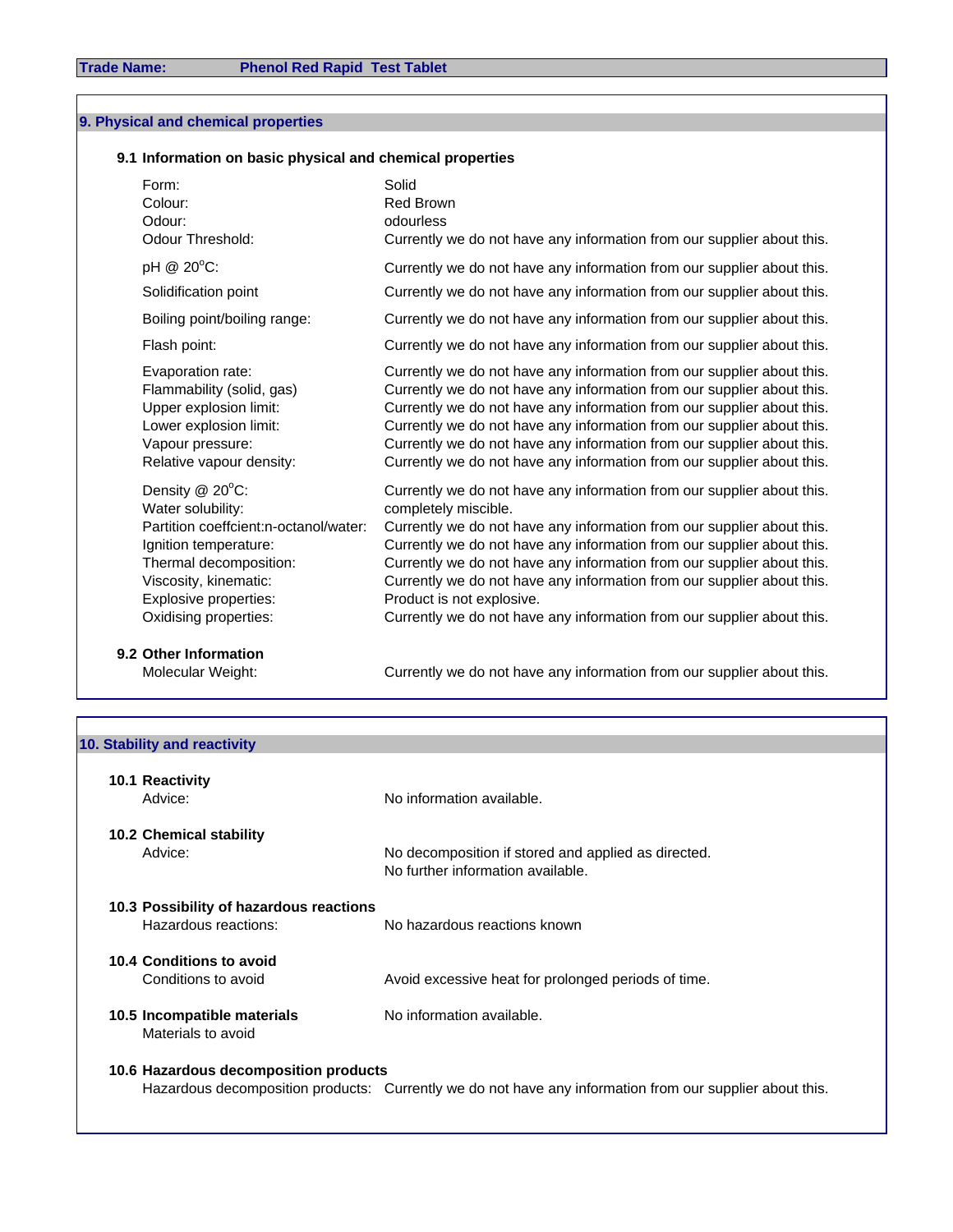**Trade Name: Phenol Red Rapid Test Tablet**

| <b>11. Toxilogical Information</b>   |         |                                         |                                                                                                                                    |  |
|--------------------------------------|---------|-----------------------------------------|------------------------------------------------------------------------------------------------------------------------------------|--|
|                                      |         | 11.1 Information on toxilogical effects |                                                                                                                                    |  |
|                                      |         |                                         | <b>Acute Toxicity</b><br>Oral                                                                                                      |  |
|                                      | Remarks |                                         | May cause discomfort if swallowed                                                                                                  |  |
|                                      |         |                                         | <b>Irritation</b>                                                                                                                  |  |
|                                      | Skin:   | Remarks                                 | Powder may irritate skin                                                                                                           |  |
|                                      | Eyes    | Remarks                                 | Particles in the eys may cause irritation and smarting                                                                             |  |
|                                      |         |                                         | <b>Further information</b>                                                                                                         |  |
| Other relevant toxicity information: |         |                                         | No specific symptoms noted but this chemical may still have adverse health<br>impact, either in general or on certain individuals. |  |

|  | <b>12. Ecological Information</b> |
|--|-----------------------------------|
|--|-----------------------------------|

#### **12.1 Toxicity**

hazardous. There is no data on the etoxity of this product. The product components are not classified as envonmentally

# **12.2 Persistence and degradability**

Remarks: No data available

- **12.3 Bioaccumlative potential** Remarks: No data available
- **12.4 Mobility in soil** Remarks: No data available
- **12.5 Results of PBT and PvB assessment** Remarks: No data available

# **12.6 Other adverse effects**

Remarks: No further information

## **13. Disposal Considerations**

### **13.1 Waste treatment methods**

| Product:                     | Dispose of waste and residue in accordance with local authority requirements.                                                                                                                                                |
|------------------------------|------------------------------------------------------------------------------------------------------------------------------------------------------------------------------------------------------------------------------|
| Contaminated packaging:      | Empty contaminated packaging thoroughly. They can be re-cycled after<br>thorough and proper cleaning. Packaging that cannot be cleaned is to be<br>disposed of in the same manner as the product                             |
| European Waste Catalogue No: | No waste code according to the European Waste Catalogue can be assigned<br>for this product, as the intended use dictates the assignment. The waste code<br>is established in consultation with the regional waste disposer. |